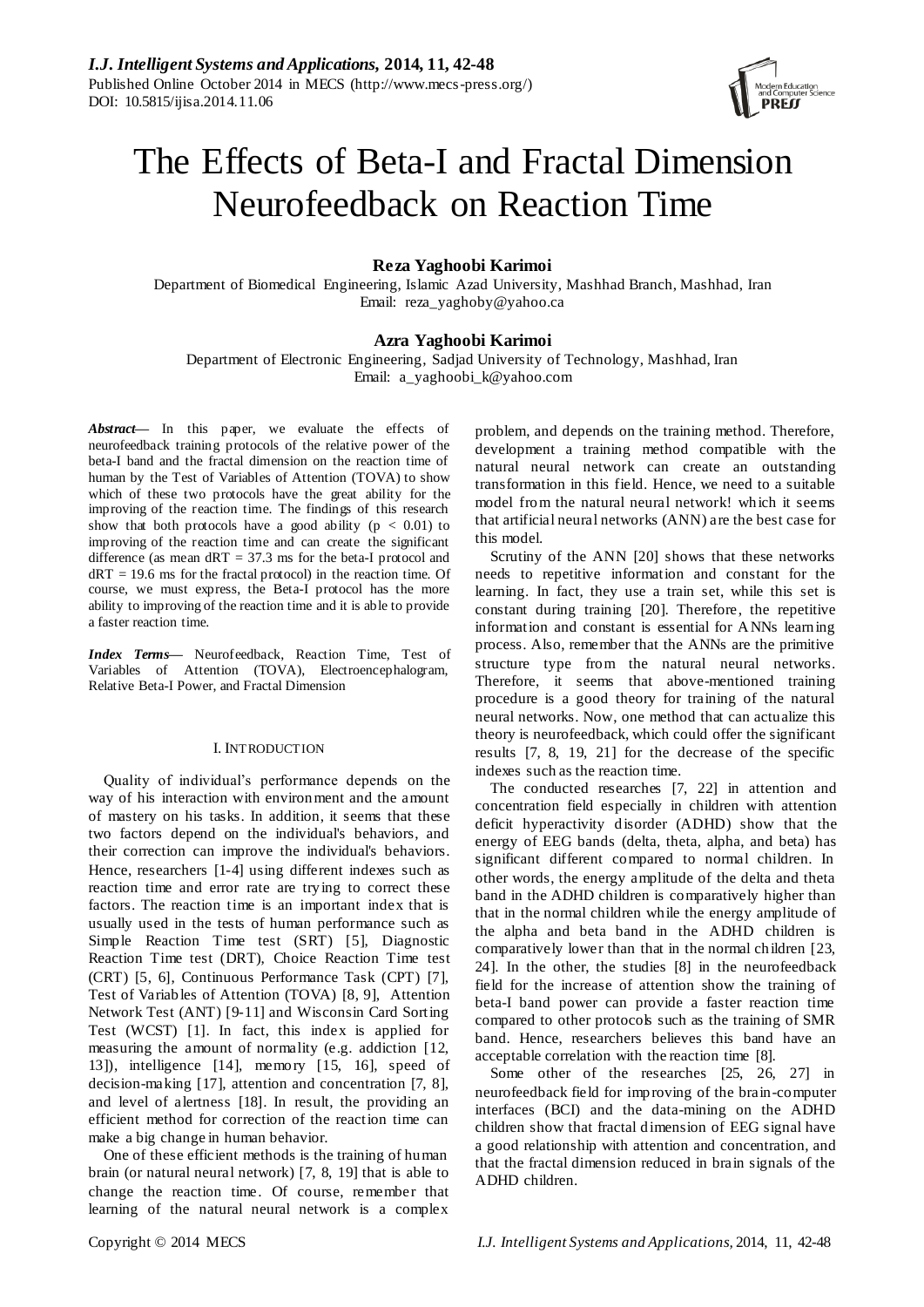According to above studies, both the beta-I band power and the fractal dimension have the adequate correlation to the reaction time and they are able to the improving of attention and concentration in human. Therefore, in this work, we using neurofeedback training of these two quantities check the change rate of reaction time after a training course. In fact, we are going to know, is brain able to control these quantities (Relative Power of the Beta-I Band and Fractal Dimension)? Are these quantities can adjust the brain function for the improving of the reaction time? How much is amount of improving of the reaction time for each these quantities? To this end, we will focus on the processing of TOVA data of before and after neurofeedback training for two groups: beta-I and fractal dimension.

#### II. MATERIALS AND METHODS

## *A. Subjects*

Participants of this study were 10 students (male, mean age 24.6  $\pm$  3.14 years) from Islamic Azad University (Mashhad in Iran). Score T of Global Severity Index (GSI) in the Symptom Checklist (SCL) - 90 questionnaire [28, 29] for these participants were lower than or almost equal to 50 (see Fig. 1). In the other words, they had a normal state according to this test. In addition, none of them had not neurological illness, and that these participants were doing all of their activities with the right side of the body.



Fig. 1. The score T of Global Severity Index (GSI) for subjects of two groups: beta-I and fractal dimension.

For regimentation of the participants into two groups of five persons, and make the same conditions between participants of the two groups from the reaction time index of Test of Variables of Attention (TOVA) was recorded before the neurofeedback training has been used. This regimentation method (Fig. 2) causes the subjects with the reaction times close together do not place in a group. Generally, we named these groups as following: 1) the neurofeedback training protocol of the relative power of beta band-I (band-I group), 2) the neurofeedback training protocol of the fractal dimension (fractal group).

#### *B.Data acquisition*

A neurofeedback training course depends on conditions and the amount of research precision can be included the different steps of the data acquisition. Nevertheless, for various reasons is usually reduced these steps by prober.

A neurofeedback training course in this study was included three steps: 1) testing by TOVA 2) training by neurofeedback 3) testing by TOVA, which its details are in Fig. 3. As seen in the figure the subjects (depend on their groups) were trained for 12 sessions of 15 minutes after testing by the TOVA. Upon completion of the neurofeedback training sessions in thirteenth session again by TOVA were tested the subjects**.**



Fig. 2. The regimentation of the participants into two groups of five persons according to the reaction time index of TOVA recorded before the neurofeedback training.



Fig. 3. A neurofeedback training course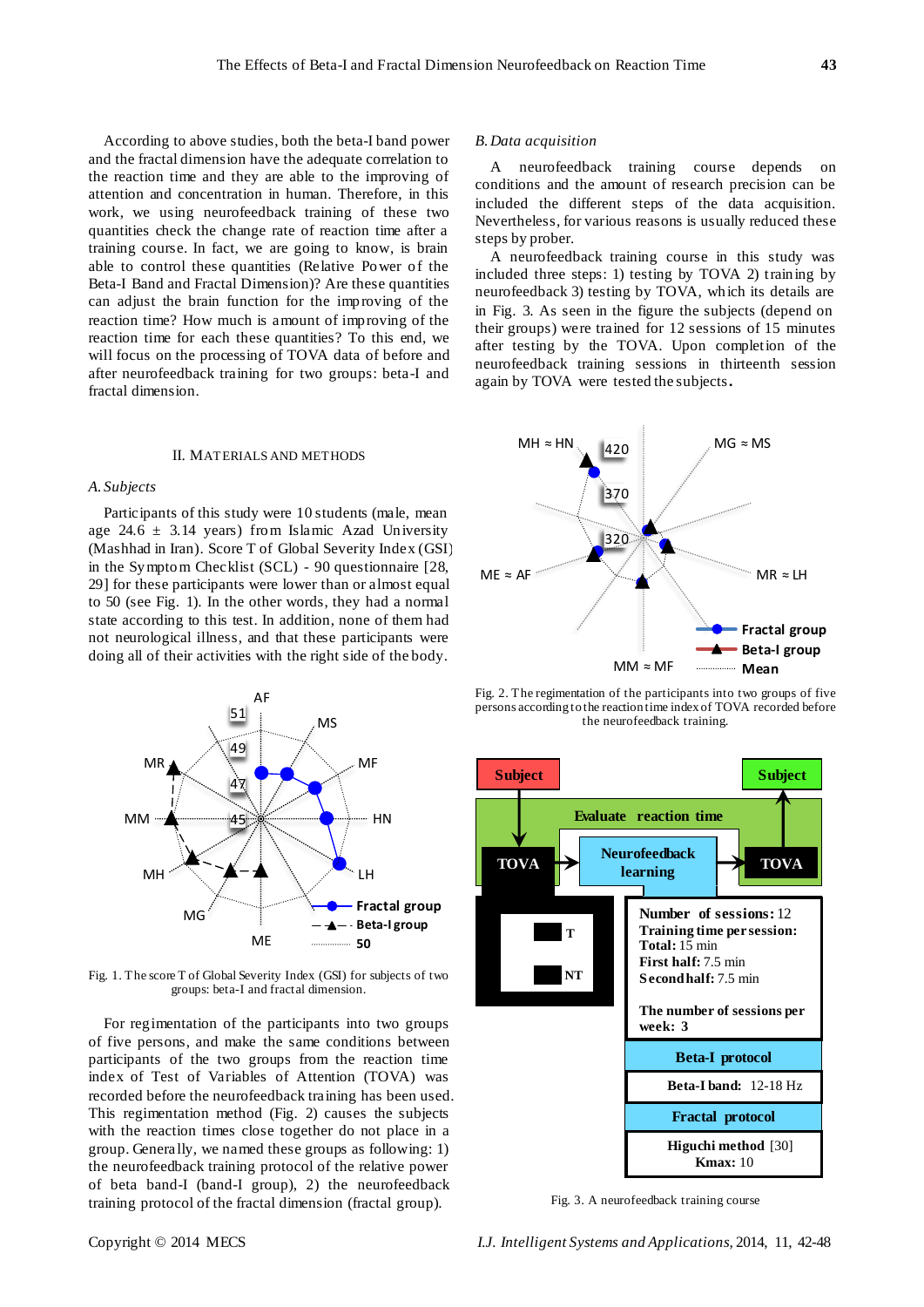

Fig. 4. The Neurofeedback System

## *C.Visual Test of Variables of Attention (V-TOVA)*

The reaction time is a measurable indexthat usually for evaluation of the attention changes is used. Currently, this

index by continuous performance tests is measured. A simplified type of the continuous performance tests is Visual Test of Variables of Attention (V-TOVA) [8, 31] that it is a useful clinical tool to test the hyperactivity [32]. The V-TOVA is a computerized visual go/no-go task (Fig. 3), which is included two types the non-alphanumeric stimulus: 1) Target (T-square), which subject should answer to the stimulus by pressing a special key, 2) Non-Target (NT-square), which subject should not answer to the stimulus.

Generally, in two steps (four quarters) is recorded the V-TOVA. Table 1 shows the stimuluses distribution of the target and the non-target of the V-TOVA that we used for this study. The first step of the V-TOVA measures the reaction time of subject. Therefore, the ratio of target to non-target in the quarters of first step is 1 to 3.5. The second step of the V-TOVA measures impulsivity of the subject and the ratio of target to non-target in the quarters of it is 3.5 to 1.

Table 1. the stimuluses distribution of the target and the non- target to Visual test of Variables of Attention

| <b>Steps</b>    | First                |        | Second      |               |              |
|-----------------|----------------------|--------|-------------|---------------|--------------|
| <b>Ouarters</b> | First                | Second | Third       | <b>Fourth</b> | <b>Total</b> |
| <b>Target</b>   | 36                   | 36     | 126         | 126           | 324          |
| Non-target      | 126                  | 126    | 36          | 36            | 324          |
| Time (min)      | 5.4                  | 5.4    | 5.4         | 5.4           | 21.6         |
| <b>Index</b>    | <b>Reaction time</b> |        | impulsivity |               |              |

## *D.Neurofeedback system*

Fig. 4 shows the diagram block of our neurofeedback system. This system is included two parts: 1) Hardware part for the brain signal (Cz channel) acquisition 2) Software part for processing, thresholding, and feedback. As seen in this figure, the EEG signal of Cz channel is acquired by a  $g.MOBI$ lab+  $1$  recorder, first. Then, the feedback quantity (the relative power of the beta-I band or the fractal dimension) is calculated to each subject depends on his group. Finally, this quantity and threshold are displayed as a visual feedback to the subject. Fig. 5 shows the visual feedback used in this study, which it includes a yellow index (the feedback quantity) and a green index (threshold) and a film.



Fig. 5. The visual feedback or graphical user interface (GUI)

1. Site: www.gtec.at

.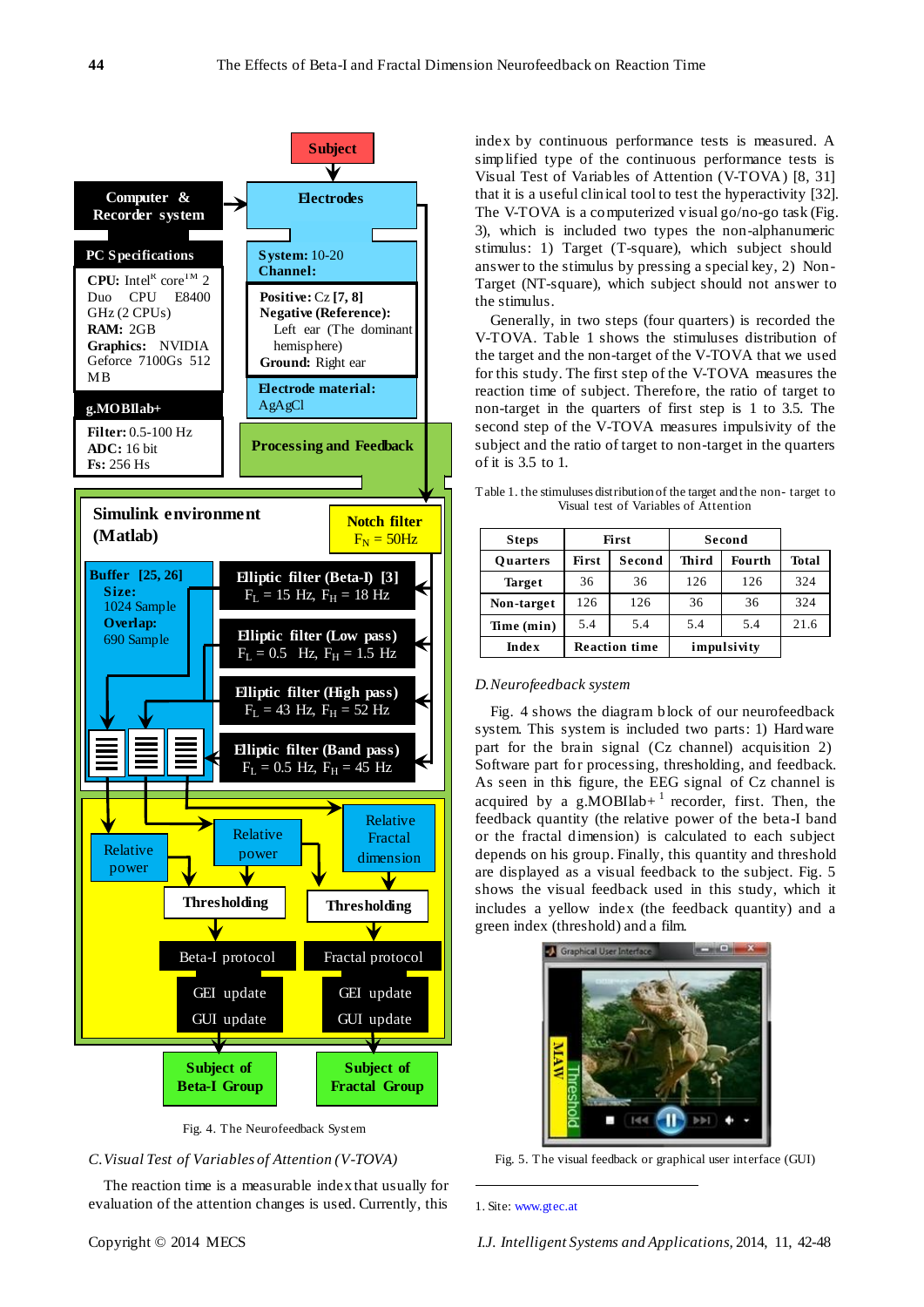The yellow index is proportional to the changes in brain functions of the subject and green indexby training providers is determined. Hence, the subjects in both the beta-I and fractal group had to keep the yellow index higher than the determinate threshold during the training sessions. In the other words, the subjects of beta-I group had to increase the relative power of the beta-I band and the subjects of fractal group had to increase the fractal dimension of the EEG signal**.**

## *E.Moving Average Window (MAW) and Thresholding*

Thresholding method in this work is based on the brain's ability to increase the feedback quantity. As seen in Fig. 6, the MAW signal by the mean of sliding window values of 120 samples on feedback quantity is produced (Fig. 6a). So, the 30 seconds (120 samples or first window) after the start of the training session is calculated the percentage of the MAW signal that has been higher than the initial threshold (Fig. 6b). This percentage for the sliding window is successively calculated, and it as a number on the graphical expert interface is displayed (GEI). Therefore, the training providers can adjust the threshold using this percentage.

Overall, the experimental values of the thresholding values during training show 60% for the threshold approximately equal to the brain power of subject for the increase of the feedback quantity in each session. In fact, a higher threshold (above 60%) take the more power from brains that causes fatigue, lack of attraction and the reduction the subject's motivation for learning. The other hand, a lower threshold (down 60%) takes the less power from brains. In this case, the training would be futile.



Fig. 6. Thresholding: a) the feedback quantity and the sliding window of 30 seconds, b) Moving average window (MAW) and Threshold

## *F. Standard Scores*

In some of the cases cannot show a raw quantity as direct or compare it. Because, the mendacious changes (very large or small changes) of the raw quantity causes parasite in the comparison and the showing of the raw data. Also, the comparison of the raw quantities with different reference is difficult. So, we need to the standard scores such as Z and T score. These standard scores are able to show position of the raw quantity then a certain mean.

## **Z score**

Z score is a standard scores that it show the raw quantify deviation from the its mean. So, if the raw quantify vector is  $X = \{x_1, x_2, ..., x_n\}$ , and its mean and standard deviation are  $\mu$  and  $\sigma$  respectively. Then, Z score is equal to:

$$
Z = \frac{X - \mu}{\sigma} \tag{1}
$$

## **T score**

The Z score is positive, negative, and decimal**.** Then still, the understanding and interpretation of these scores is difficult. T score is able to lessen these problems. To this end, a fixed number (S) is multiplied the Z scores for delete digits after two decimal points. Finally, it is summed a fixed number (M) for remove the negative sign. Therefore, the T score is equal to:

$$
T = SZ + M \tag{2}
$$

In this work, the S and the M are equal to 10 and 50 respectively.

Table 2. The results of reaction time (RT) and reaction time variability (RTV) extracted the TOVA data of before and after a neurofeedback training course.

|                      | RT(ms)        |       |              | $RTV$ (ms)    |       |               |  |  |
|----------------------|---------------|-------|--------------|---------------|-------|---------------|--|--|
| <b>Beta-I Group</b>  |               |       |              |               |       |               |  |  |
| Subject              | <b>Before</b> | After | Diff<br>(RT) | <b>Before</b> | After | Diff<br>(RTV) |  |  |
| MG                   | 329.2         | 308.9 | 20.4         | 2.32          | 1.22  | 1.10          |  |  |
| <b>MM</b>            | 370.2         | 346.1 | 24.2         | 4.62          | 2.95  | 1.67          |  |  |
| MR                   | 346.0         | 318.1 | 28.0         | 4.67          | 2.21  | 2.46          |  |  |
| MЕ                   | 371.6         | 335.2 | 36.6         | 3.61          | 1.31  | 2.30          |  |  |
| <b>MH</b>            | 409.5         | 332.1 | 77.4         | 6.63          | 3.25  | 3.38          |  |  |
| Mean                 | 365.3         | 328.0 | 37.3         | 4.40          | 2.21  | 2.18          |  |  |
| <b>Fractal Group</b> |               |       |              |               |       |               |  |  |
| Subject              | <b>Before</b> | After | Diff<br>(RT) | <b>Before</b> | After | Diff<br>(RTV) |  |  |
| AF                   | 377.1         | 373.7 | 3.4          | 4.00          | 2.13  | 1.87          |  |  |
| LH                   | 349.8         | 344.9 | 4.9          | 1.47          | 2.19  | $-0.72$       |  |  |
| <b>MS</b>            | 334.8         | 326.3 | 8.6          | 2.88          | 1.08  | 1.80          |  |  |
| MF                   | 367.6         | 334.4 | 33.2         | 3.49          | 1.56  | 1.93          |  |  |
| <b>HN</b>            | 427.0         | 379.3 | 47.7         | 9.08          | 3.47  | 5.61          |  |  |
| Mean                 | 371.3         | 351.7 | 19.6         | 4.18          | 2.08  | 2.10          |  |  |

Copyright © 2014 MECS *I.J. Intelligent Systems and Applications,* 2014, 11, 42-48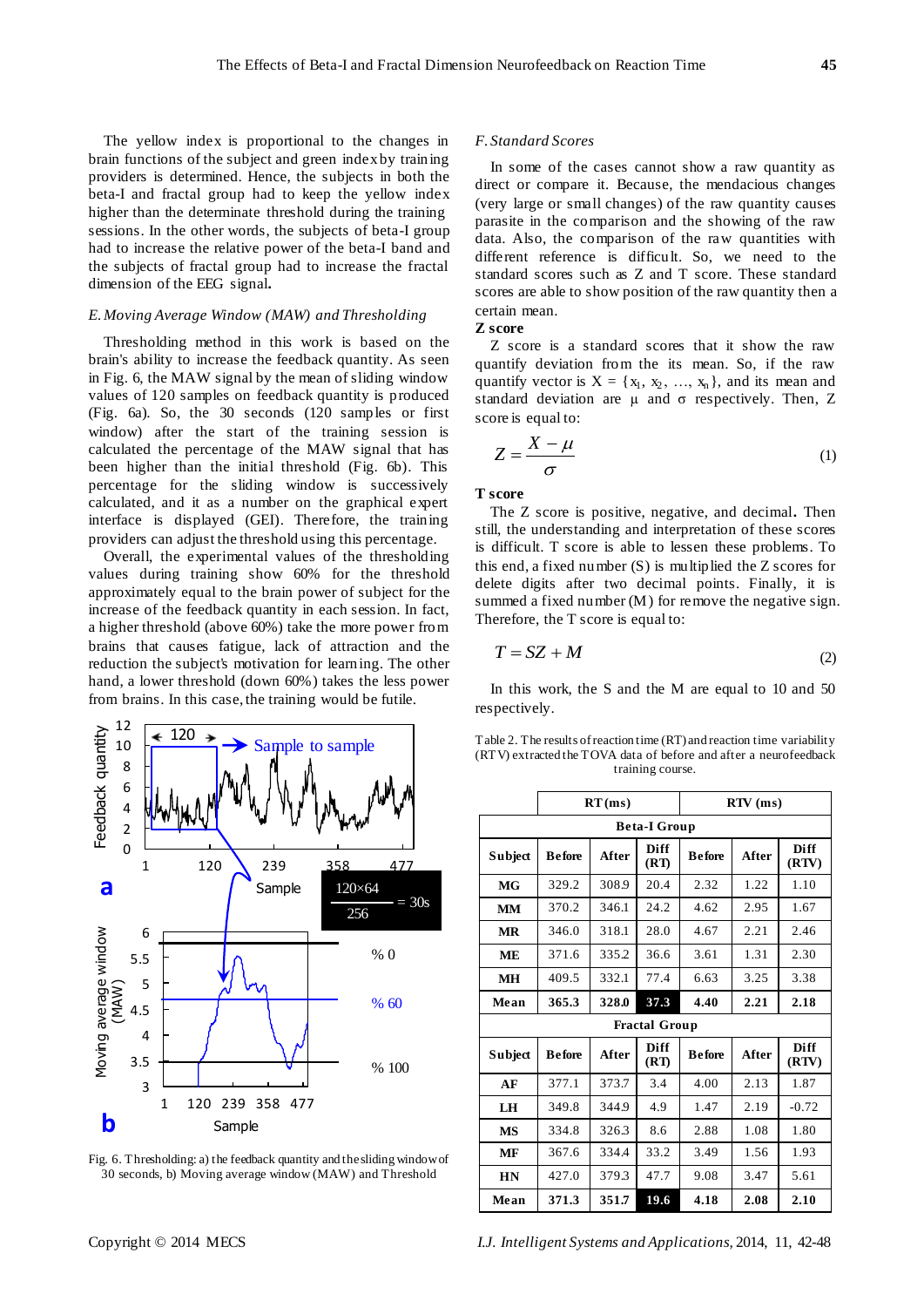|                      | <b>Commission error</b> |                |                     | <b>Omission error</b> |                  |                      |  |
|----------------------|-------------------------|----------------|---------------------|-----------------------|------------------|----------------------|--|
| <b>Beta-I Group</b>  |                         |                |                     |                       |                  |                      |  |
| <b>Subject</b>       | <b>Before</b>           | After          | <b>Diff</b><br>(RT) | <b>Before</b>         | After            | <b>Diff</b><br>(RTV) |  |
| MG                   | 4.17                    | 4.17           | $\Omega$            | 2.33                  | $\mathbf{0}$     | 2.33                 |  |
| MМ                   | 2.78                    | 4.17           | $-1.39$             | $\theta$              | $\theta$         | $\Omega$             |  |
| MR                   | 2.78                    | 2.78           | $\Omega$            | $\mathbf{0}$          | $\mathbf{0}$     | $\mathbf{0}$         |  |
| <b>ME</b>            | 5.56                    | $\overline{0}$ | 5.56                | $\mathbf{0}$          | $\mathbf{0}$     | $\mathbf{0}$         |  |
| <b>MH</b>            | 0                       | $\overline{0}$ | $\overline{0}$      | $\mathbf{0}$          | $\mathbf{0}$     | $\mathbf{0}$         |  |
| Mean                 | 3.06                    | 2.22           | 0.83                | 0.47                  | $\boldsymbol{0}$ | 0.47                 |  |
| <b>Fractal Group</b> |                         |                |                     |                       |                  |                      |  |
| <b>Subject</b>       | <b>B</b> efore          | After          | <b>Diff</b><br>(RT) | <b>Before</b>         | After            | <b>Diff</b><br>(RTV) |  |
| AF                   | 6.94                    | 1.39           | 5.56                | $\mathbf{0}$          | $\mathbf{0}$     | $\mathbf{0}$         |  |
| LH                   | 6.94                    | 2.78           | 4.17                | $\mathbf{0}$          | $\mathbf{0}$     | $\mathbf{0}$         |  |
| MS                   | 5.56                    | $\Omega$       | 5.56                | $\mathbf{0}$          | $\Omega$         | $\Omega$             |  |
| MF                   | $\theta$                | $\theta$       | $\Omega$            | $\theta$              | $\theta$         | $\Omega$             |  |
| HN                   | 8.33                    | 2.78           | 5.56                | $\mathbf{0}$          | 1.39             | $-1.39$              |  |
| Mean                 | 5.56                    | 1.39           | 4.17                | $\boldsymbol{0}$      | 0.28             | $-0.28$              |  |

Table 3. The results of the commission and the omission error extracted the TOVA data of before and after a neurofeedback training course.

III. EXPERIMENTAL RESULTS

As explained in section II.B, a part of collected data is related to the testing of two protocols of neurofeedback training. Hence, in this paper, we will focus on the processing of TOVA data.

Fig. 7 shows the T score of initial reaction time (IRT) and difference of the reaction time (DRT) for the subjects of the two groups. Similarly, Fig. 8 shows the T score of initial reaction time variability (IRTV) and difference of the reaction time variability (DRTV) for the subjects of the two groups. These figures show the amount of the created difference in the RT and the RTV depend on the IRT and the IRTV of the subjects. In fact, the subjects that have a slower IRT can improve their RT more than subjects that have a faster IRT. In the other hand, the comparison of the charts in these figures show that correlation (Pearson) of the DRT and the RT for the beta-I group (Corr  $= 0.884$ ) is more than the fractal group. In front, the comparison of the DRTV and RTV show that correlation of the DRTV and the RTV for the fractal group (Corr = 0.969) is more than the beta-I group.

Table 2 shows the reaction time (RT) and the reaction time variability (RTV), and table 3 shows commission (errors resulting from responding to non-target) and omission error of the TOVA data for two groups. The values of the table 2 show that the reaction time for subjects of two groups were significant ( $p < 0.01$ ). Of course, this difference in Beta-I group was greater ( $dRT =$ 37.3 ms). In other hand, the reaction time variability had decrease in each two groups. This means that subjects had a good focus on their new reaction times and that they could decrease the reaction time fluctuations around

its new average. In front, the changes of commission and omission error in table 3 were less than the RT and the RTV and almost are negligible.



Fig. 7. The T score of the initial reaction time and the difference of the reaction time for after a neurofeedback training course



Fig. 8. The T score of the initial reaction time variability and the difference of the reaction time variability for after a neurofeedback training course.

#### IV. DISCUSSION

Many studies have been conducted using neurofeedback to increase reaction time especially for the ADHD patients**.** According to current research findings and experiences in the field of the neurofeedback, we like to remind the following research:

1) **Egner and et al.** [8] in part of their work compare the influence amount of neurofeedback training protocols: the sensor motor rhythm (SMR) and beta-I on the reaction time. In this work, they expressed the changes of the reaction time only in beta-I group was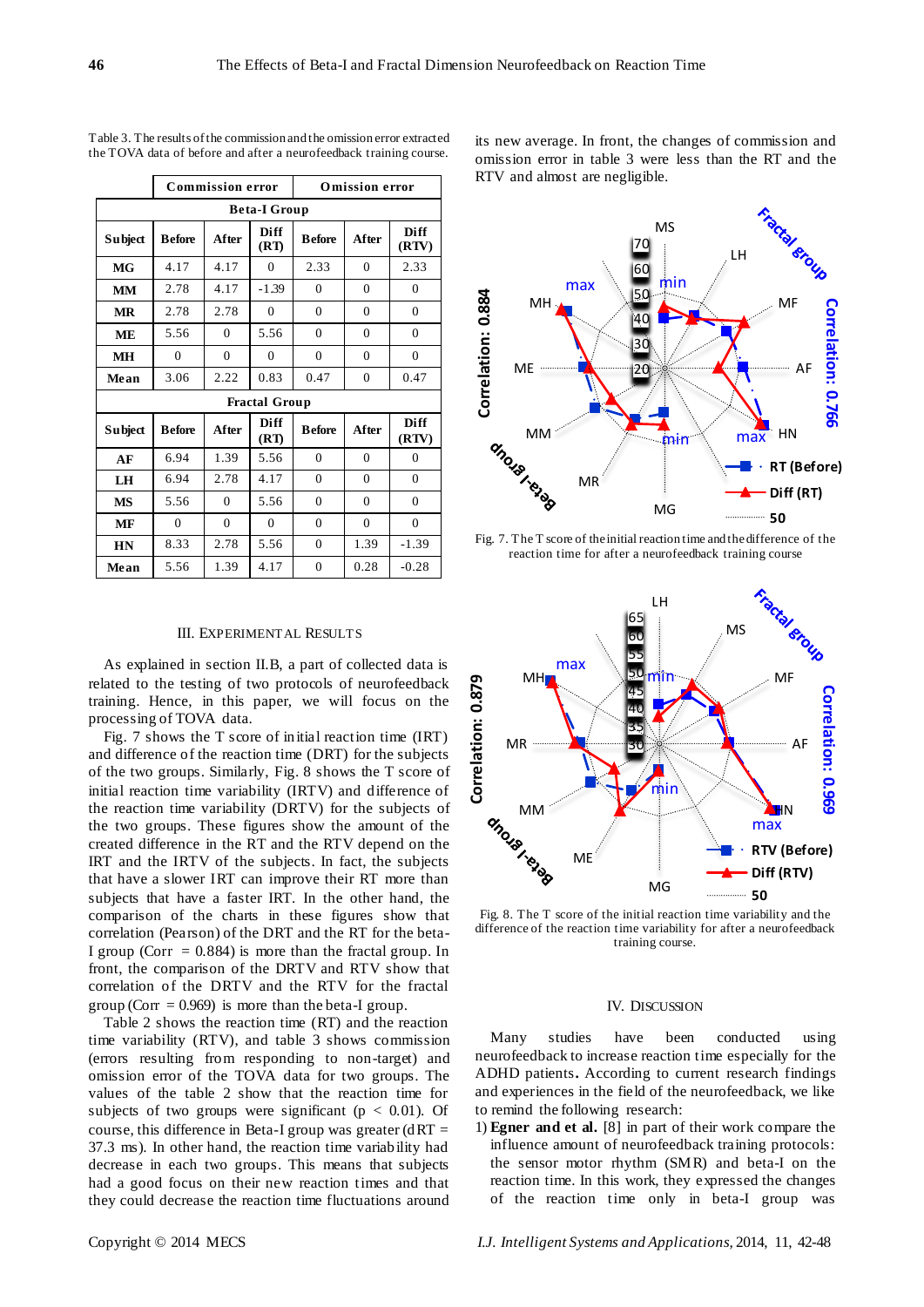significant ( $p = 0.01$ ). Also, they reported a significant margin ( $p = 0.05$ ) for the reaction time variability of the two groups, and that the reason for this margin was the neurofeedback training. Finally, they reported a faster reaction time for the beta-I protocol.

- 2) **Qiang and et al.** [25, 26, 27] suggested a Brain Computer Interface (BCI) based on game and using neurofeedback-training protocols of the fractal dimension. In this study, the fractal dimension of a hard-filtered signal (2-42 Hz) after thresholding as a game is provided to subjects. Finally, they express the concentration level has a good relationship with the reaction time and almost all subjects can recognize two states: concentration and relaxation.
- 3) **Bashashati and et al.** [33] use the theta band power and the fractal dimension of the EEG for the neurofeedback training. In sum, they express the fractal dimension can be controlled by a person and used in brain computer interface systems.

Howbeit, the results of above researches were promising. Nevertheless, the papers that used the fractal dimension were conducted for specific purposes such as BCI. Therefore, they just are able to answer to a question. Is brain able to control the Fractal Dimension of the EEG? But, they are not able to answer, which are the Fractal Dimension of the EEG in a biofeedback can adjust the brain function for the improving of the reaction time? Then, we cannot generalize these results for neurofeedback training. In the other hand, the Egner, his colleagues and some other researchers [34] could answer that the brain not only can control the Relative Power of the Beta-I Band of the EEG, rather the Relative Power of the Beta-I Band of the EEG in a biofeedback can adjust the brain functions for the improving of the reaction time.

In this work, we tried to show that the brain is able to control both the Fractal Dimension and the Relative Power of the Beta-I Band of the EEG. Also, we show that both Fractal Dimension and the Relative Power of the Beta-I Band of the EEG are able to adjust the brain functions for the improving of the reaction time. In addition, we could answer to another question. How much is amount of improving of the reaction time for each these training protocols? Answer of this question provided in section III.

#### V. CONCLUSION

Reviews of previous researches show that neurofeedback is a way to improve human behaviors. Hence, the comparison and correction of training protocols in this field can be a great help to improve indexes depend on the human behaviors such as the reaction time. So, we in this study tried to analyze the TOVA data of before and after neurofeedback training for two group: the beta-I and the fractal dimension. As a whole, the findings of this study show that both the neurofeedback-training protocols can improve the reaction time. Of course, the beta-I protocols can provide a faster reaction time, which its reason is related to the Relative Power of the beta-I. In fact, this feature has a partial view of the signal. With this vision, the returned (feedback) information to the brain is more constant and more repetitive. In front, the fractal dimension has a whole view of the signal. With this vision, Replication and stability of the feedback information are not completely guaranteed. Therefore, it seems that the constant and repetitive information is a good theory for the neurofeedback. According to this, we hope we can prove this theory in the next studies by analyzing the EEG signals achieved in the neurofeedback-training step.

#### **REFERENCES**

- [1] Wang L, Kakigi R and et al. Neural activities during Wisconsin Card Sorting Test MEG observation. Cognitive Brain Research. 2001. 12(1): 19-31.
- [2] Missonnier P, Hasler R and et al. EEG anomalies in adult ADHD subjects performing a working memory task. Neuroscience. 241(0): 135-146.
- [3] Gooch D, Snowling M J and et al. Reaction Time Variability in Children with ADHD Symptoms and/or Dyslexia. Developmental Neuropsychology. 2012. 37(5): 453-472.
- [4] Antonini T N, Narad ME and et al. Behavioral correlates of reaction time variability in children with and without ADHD. Neuropsychology. 2013. 27(2): 201-209.
- [5] Stuss D T, Stethem L L and et al. Reaction time after head injury: fatigue, divided and focused attention, and consistency of performance. Journal of Neurology, Neurosurgery & Psychiatry. 1989. 52(6): 742-748.
- [6] Donoghue O A, Horgan N F and et al. Association Between Timed Up-and-Go and Memory, Executive Function, and Processing Speed. Journal of the American Geriatrics Society. 2012. 60(9): 1681-1686.
- [7] Cho B H, Kim S and et al. Neurofeedback training with virtual reality for inattention and impulsiveness. Cyberpsychology & behavior : the impact of the Internet, multimedia and virtual reality on behavior and society. 2004. 7(5): 519-526.
- [8] Egner T and Gruzelier J H. EEG Biofeedback of low beta band components: frequency-specific effects on variables of attention and event-related brain potentials. Clinical Neurophysiology, 2004. 115(1): 131-139.
- [9] Berger I and Cassuto H. The effect of environmental distractors incorporation into a CPT on sustained attention and ADHD diagnosis among adolescents. Journal of Neuroscience Methods. 2014. 222(0): 62-68.
- [10] Fan J, McCandliss B D and et al, Testing the Efficiency and Independence of Attentional Networks. Journal of Cognitive Neuroscience, 2002. 14(3): 340-347.
- [11] Jeffrey W M, Lawrence MA and et al. Appraising the ANT: Psychometric and theoretical considerations of the Attention Network Test. Neuropsychology. 2011. 24(5): 637-651.
- [12] Arcurio L R, Finn P R and et al. Neural mechanisms of high-risk decisions-to-drink in alcohol-dependent women. Addiction Biology: 2013. 1-17.
- [13] Dalley J W, Everitt B J and et al. Impulsivity, Compulsivity, and Top-Down Cognitive Control. Neuron. 2011. 69(4): 680-694.